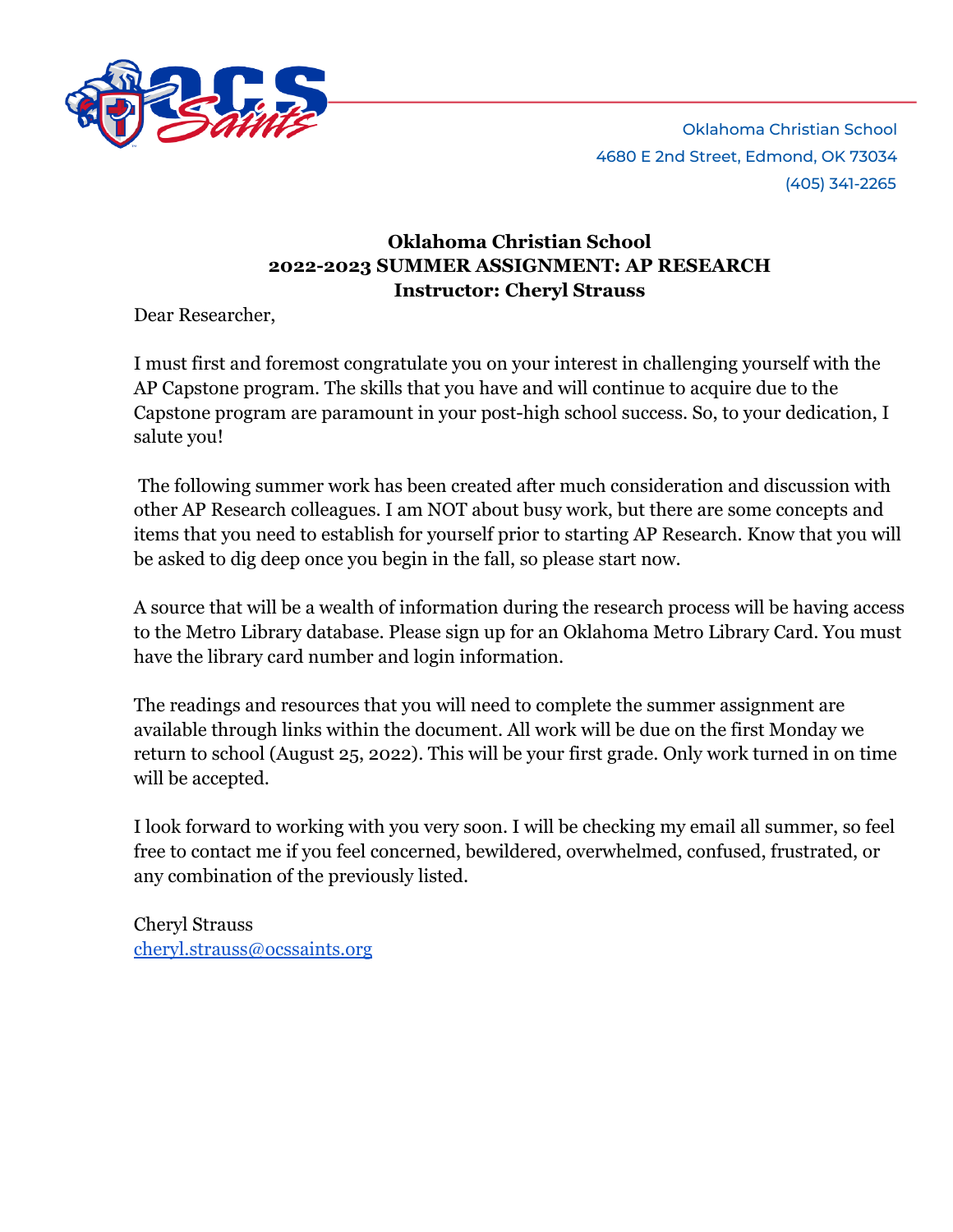#### TASK 1: SUMMER READING REFLECTIONS

Complete the following reflections prior to the start of AP Research. These reflections are purposefully driven to help you make the jump from AP Seminar to AP Research. When class begins in August, you will add them to your PREP (Process and Reflection Portfolio), a tool required by College Board that will help you stay organized in this year-long process. Responses should be at minimum a paragraph per question and should exhibit your ability to provide supporting textual and experiential evidence as well as reflective and perceptive discussion.

Text: [Leedy, P.D., Ormrod, J.E. \(2018\). Practical](https://pce-fet.com/common/library/books/51/2590_%5BPaul_D._Leedy,_Jeanne_Ellis_Ormrod%5D_Practical_Res(b-ok.org).pdf) Research: Planning and Design. (11th ed.). [New York: Pearson.](https://pce-fet.com/common/library/books/51/2590_%5BPaul_D._Leedy,_Jeanne_Ellis_Ormrod%5D_Practical_Res(b-ok.org).pdf)

| Pages     | Reflections                                                                    |
|-----------|--------------------------------------------------------------------------------|
| 19-20     | • What surprised you in this section? Why?                                     |
|           | • According to this section, how is AP Seminar different<br>from AP Research?  |
|           |                                                                                |
| $20 - 25$ | • What part of this section interests you? Why?                                |
|           | • According to this section, how is AP Research an<br>extension of AP Seminar? |
|           |                                                                                |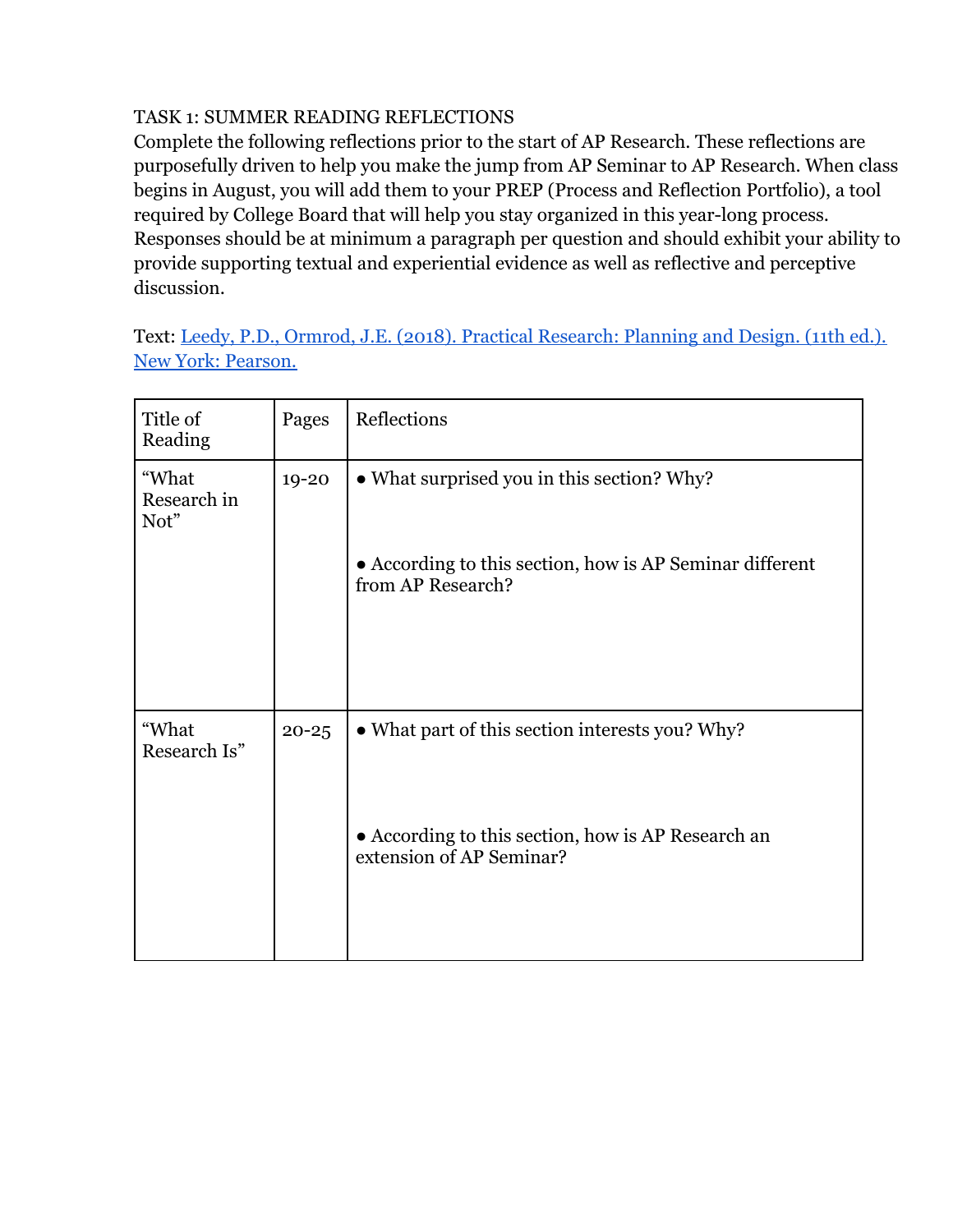# TASK 2: FINDING AN AREA OF INTEREST FOR RESEARCH

Similarly to AP Seminar, the College Board wants you to present your AP Research academic paper with a leading question; however, in AP Research this question is called a Research Question (RQ). The goal of this part of the assignment is to brainstorm ideas for your AP Research project. The following concepts are things to consider when attempting to build an AP Research RQ. Remember, the topic you decide to work with must hold your interest for the entire year. Sit and reflect about your true interests for this course prior to completing these charts. Complete this interest inventory before continuing with the final task.

# Part A: Think Holistically

For this section, do a little research on [NPR](https://www.npr.org/), [JStor](https://daily.jstor.org/) Daily, [EBSCOHOst](https://search.ebscohost.com/), another reliable database, or consider topics you learned about in your other classes. List at least 2-3 general areas of interest in each category. Your answers can be bullet-pointed phrases.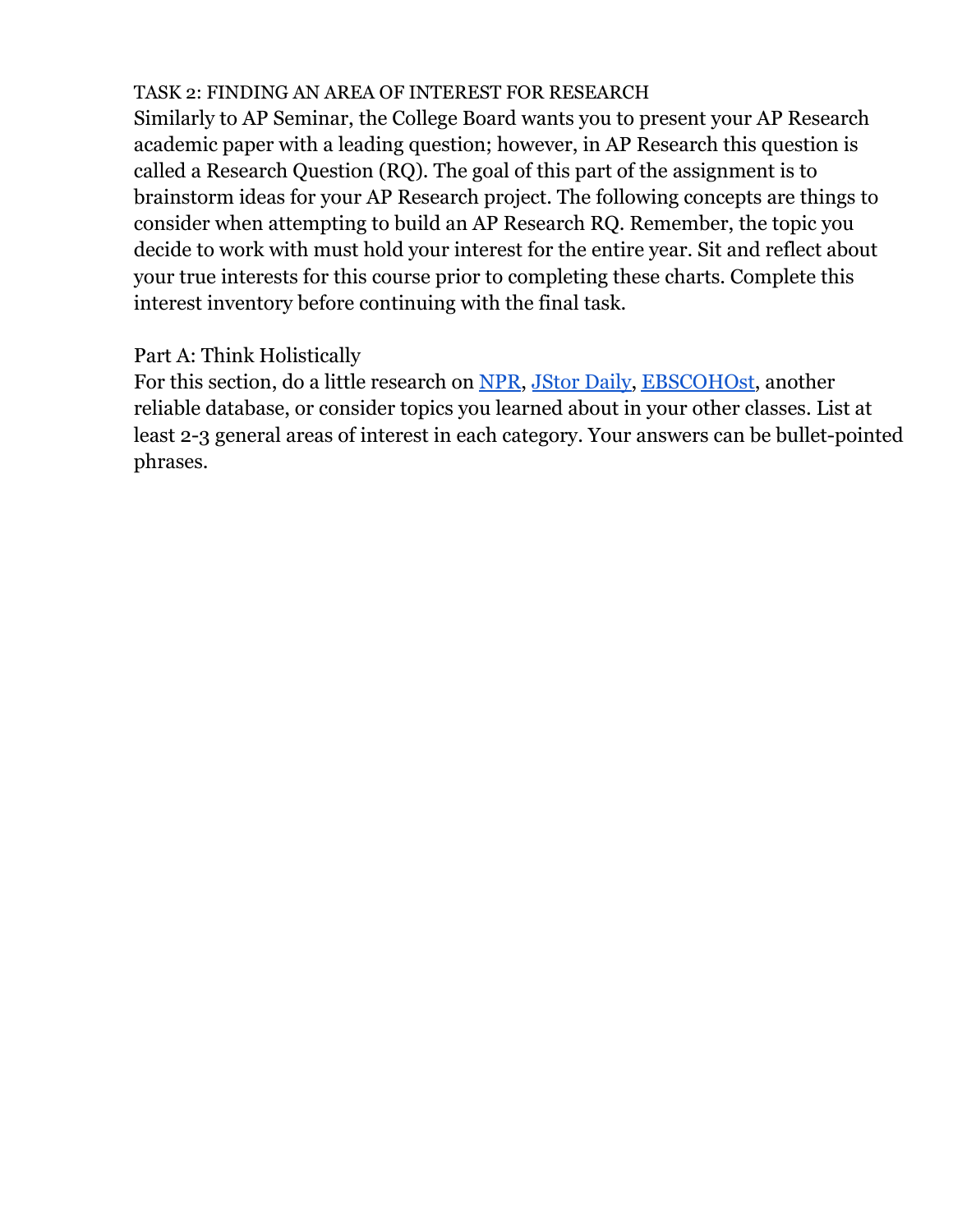| Question                                                                                                                                                                                                               | Answer |
|------------------------------------------------------------------------------------------------------------------------------------------------------------------------------------------------------------------------|--------|
| Look up topics related to art or culture (music,<br>literature, film, theater, etc.). What interests<br>you?                                                                                                           |        |
| Look up topics related to the economy $- U.S.$ or<br>another country. What interests you?                                                                                                                              |        |
| Look up topics related to the business world.<br>What interests you?                                                                                                                                                   |        |
| What are some current political issues in the<br>U.S. that interest you?                                                                                                                                               |        |
| What are some current political issues globally<br>that interest you?                                                                                                                                                  |        |
| What historical topics relate to a current issue<br>today?                                                                                                                                                             |        |
| What are some health/medical related topics<br>that interest you?                                                                                                                                                      |        |
| Which kind of science most interests you? What<br>are some topics in that field?                                                                                                                                       |        |
| What are some current ideas/issues happening<br>in the world of technology?                                                                                                                                            |        |
| What place interests you?                                                                                                                                                                                              |        |
| What is your favorite book? Movie? Why?                                                                                                                                                                                |        |
| What career are you considering pursuing?                                                                                                                                                                              |        |
| What are some current issues in education?                                                                                                                                                                             |        |
| Spend one day observing as you go about your<br>day (brush your teeth, drive around, walk, shop,<br>interact, travel, etc.) What are some interesting<br>things you notice? What do you wonder? What<br>surprises you? |        |
| Other interests                                                                                                                                                                                                        |        |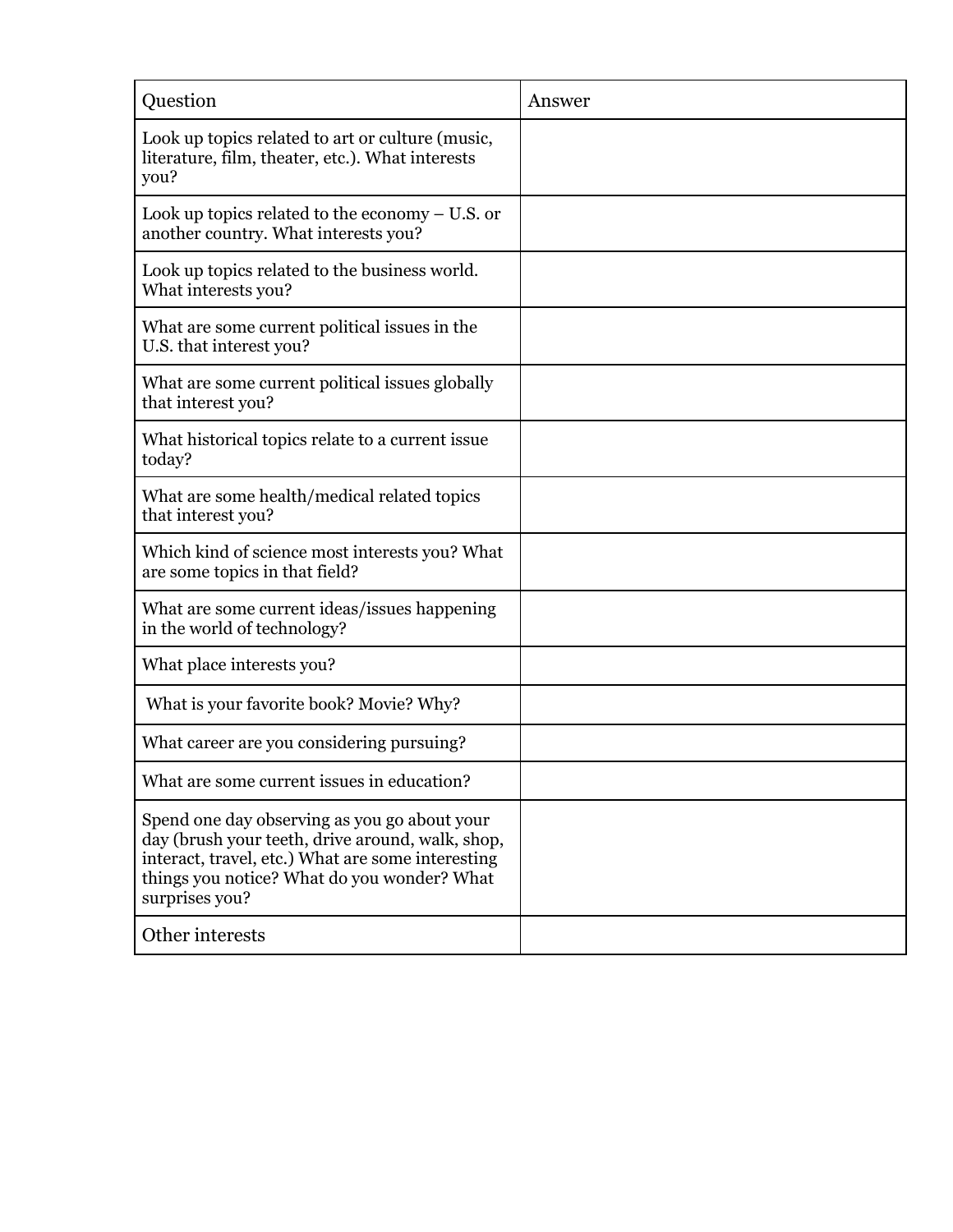Part B: Think Introspectively

For this section, just answer the question. These can come from you or from your topic exploration in Part A, but they don't have to. Your answers should be in complete sentences.

| Question                                                                | Answer |
|-------------------------------------------------------------------------|--------|
| What fascinates you?                                                    |        |
| What is something you are curious about?                                |        |
| What is a problem you would like to see<br>solved?                      |        |
| What is a topic you are passionate about?                               |        |
| What prediction can you make about the<br>future?                       |        |
| What is something you would like to create?                             |        |
| What is something you don't understand but<br>would you like explained? |        |
| In what ways do people surprise you?                                    |        |